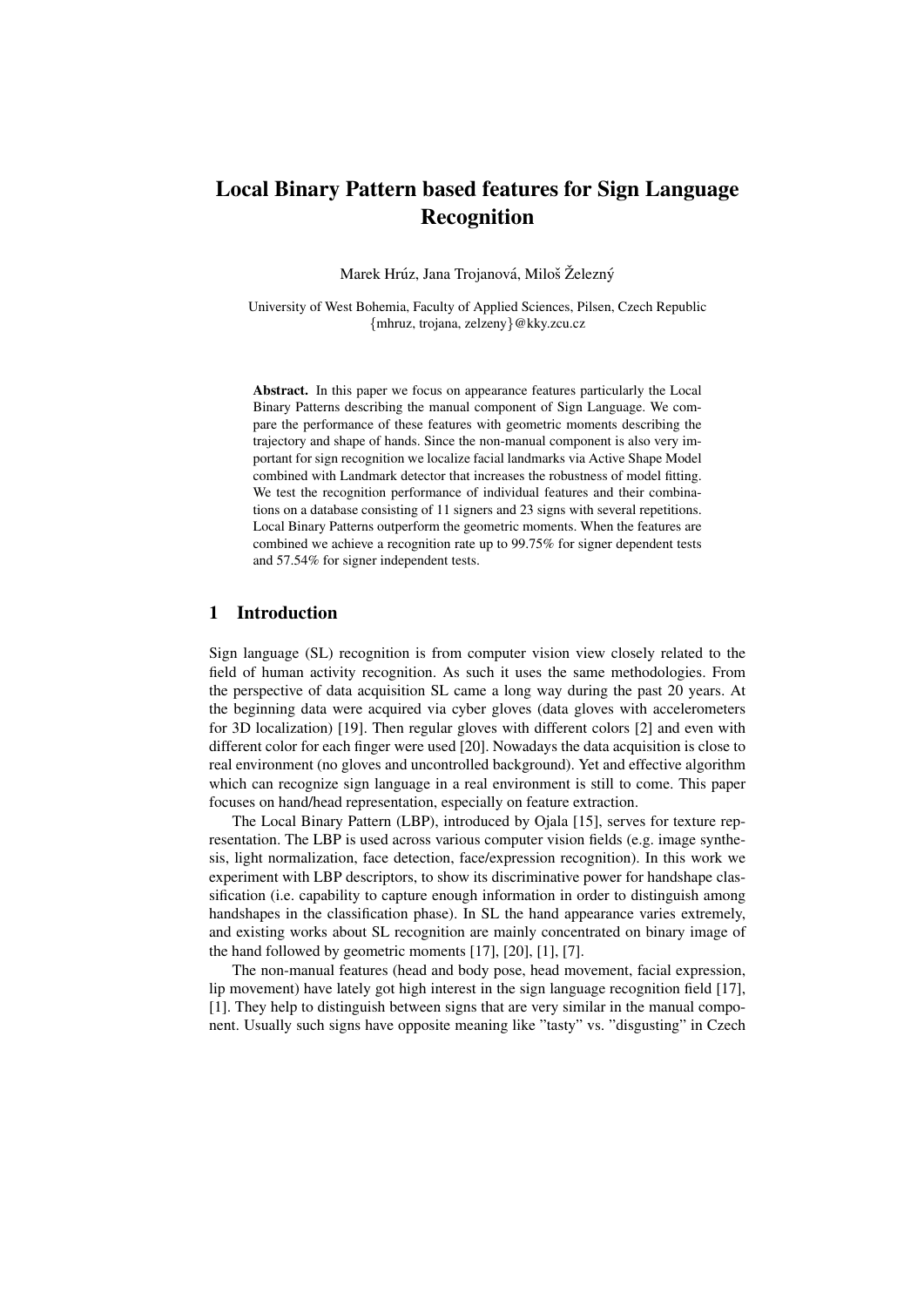SL. They have the same hand movement and handshape and the only differentiator is the facial expression (eyebrows lowering respectively, head nod).

The outline of the paper is as follows. Section 2 deals with the hand and the head localization. Section 3 describes the features used for manual and non-manual component of SL. Section 4 introduces the system of recognition. In section 5 we present our experiments and section 6 concludes our work.

# 2 Hand/Head Localization

In this section we describe how we process the images and localize the hands and the head. We work on a database with laboratory-like conditions (static background, dark clothes). This helps to speed up the process of localization so that we can focus on feature extraction. Also we want the localization to be robust and precise. We decided to follow the work [8]. We detect objects in the image using skincolor (Section 2.1). We initialize the trackers based on the approximately known locations of hands and head (Section 2.2) and finally track the objects using a distant measure and a probability model (Section 2.3).

#### 2.1 Image Segmentation

First, we apply a skincolor segmentation in the processed image. For this purpose we have trained a look up table in which all RGB values are assigned a likelihood of being a skincolor pixel. The look up table has been trained on example colors manually selected from the database. These examples form a distribution in RGB space which we model as a gaussian mixture (GMM). This mixture is normalized so that for every RGB value we obtain likelihood values in range from 0 to 255. This way we are able to process images quickly only by looking for the likelihood of the given color in the look up table. We define a threshold to segment only the most probable colors. In our case the threshold was set to 127. After this processing we obtain objects in the image that represent the head and the hands.

# 2.2 Initialization

We assume that the signing person is facing the camera up front. The person should have his or her arms alongside body. The left hand in the right part of the image and the right hand in the left part of the image. We simply divide the image into parts where we expect a certain body part and look for the segmented objects. Sometimes fragments from background or signer's clothing can mimic a body part. We filter these objects out using predefined rules (size and size ratio). This should leave us with three identified objects.

#### 2.3 Tracking

For each object we have a single tracker. The tracker is used to store information about the tracked object and to perform object comparison. In each frame, objects are detected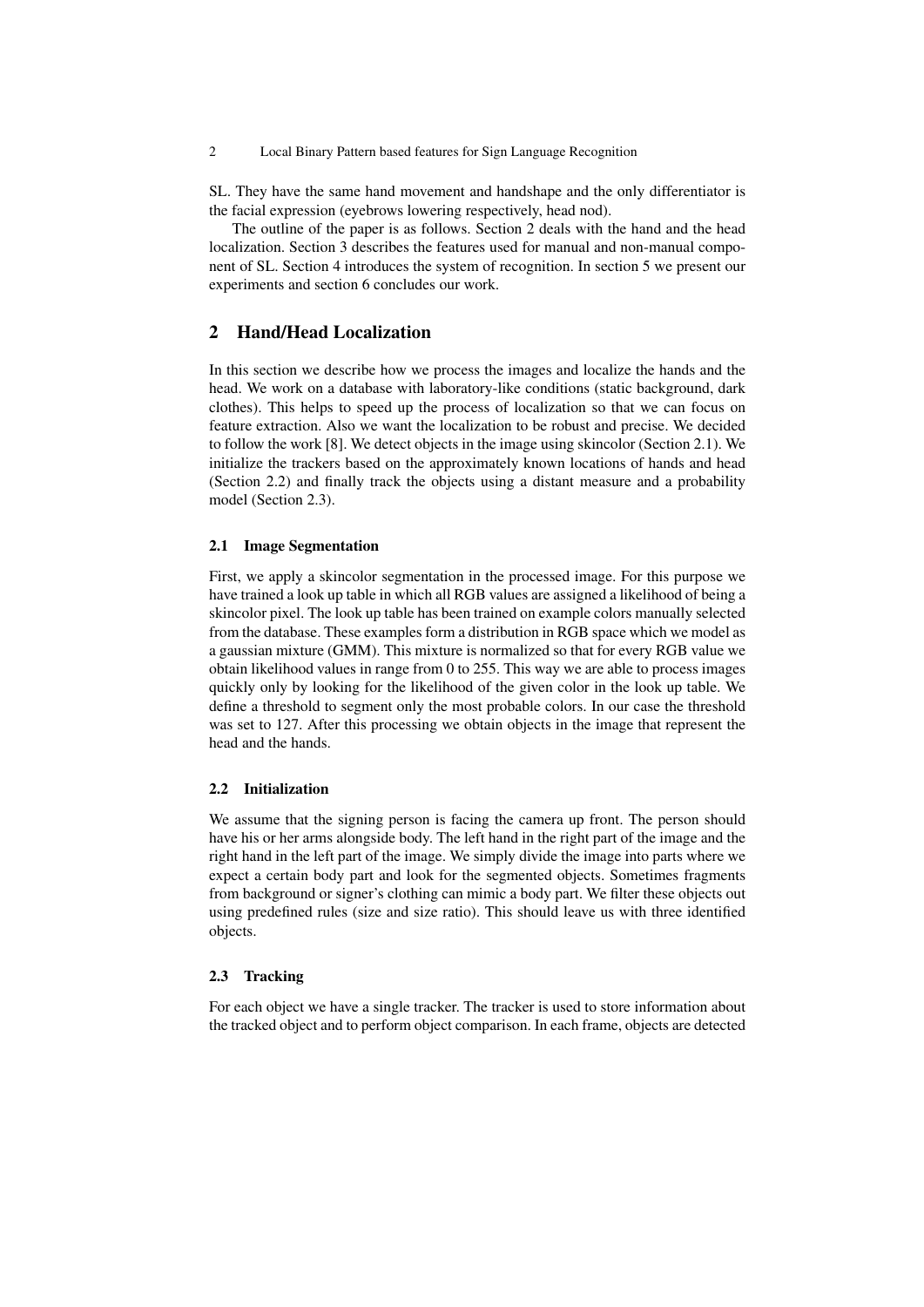and filtered as mentioned in previous sections. The objects are compared with the objects from the last frame in a distance measure. Each object is described by several features. These include:

- $-7$  Hu moments of the contour: translation, scale  $\&$  rotation invariant features
- a gray scale template: hands and head appearance representation
- scalar features position, velocity, perimeter of the contour, area of the bounding box, area of the contour.

For each feature a different distance function is defined. For the scalar features it is an absolute difference. For Hu moments we define the distance function as

$$
D_{Hu} = \sum_{i=1}^{7} \frac{1}{m_i^A} - \frac{1}{m_i^B}
$$
 (1)

where  $A$  denotes the first shape (tracked object in the last frame),  $B$  denotes the second shape (object in the actual frame),

$$
m_i^A = sign(h_i^A) \cdot log(h_i^A) \tag{2}
$$

$$
m_i^B = sign(h_i^B) \cdot log(h_i^B)
$$
\n(3)

where  $h_i^A$  is the *i*-th Hu moment of the shape A and accordingly for  $h_i^B$ .  $D_{Hu}$  then denotes the shape (contour) distance. And finally for the template we apply a normalized template matching method based on correlation. This way we obtain a 7D vector with distances. Normal approach would be to choose the nearest object (nearest in the feature space) as the tracked object. But in SL the objects are frequently occluded and self-occluded. This means that the nearest object is often not the tracked one. That is why we trained a GMM for each object (left hand, right hand, head) using an Expectation Maximization (EM) algorithm. The training samples are obtained from the database using bootstrap approach. The mixture defines the probability of the distance measurement. High probability means that the evaluated object is the tracked object and vice versa. The probability itself is considered to be the result of the distance measurement. All the results are stored in a database. For all trackers the best result is chosen and verified. If it is accepted as a plausible configuration of the hands and head the objects are stored in the trackers accordingly. If it is refused then the next best result is chosen.

#### 2.4 Result verification

From the distance measurement each tracker has a best candidate among the detected objects to be the tracked one. But it does not mean that it is always the true solution. Based on the size of the bounding box the tracker is able to determine whether the tracked object is in occlusion with another one [8]. This information must be in compliance with the resulting configuration of hands. That is if a tracker detects an occlusion, the final configuration must report that at least two trackers track the same occluded object. In ideal case the trackers would report the occluded object as the best candidate from the distance measurement. On other hand if a tracker does not detect an occlusion the final configuration must respect this fact.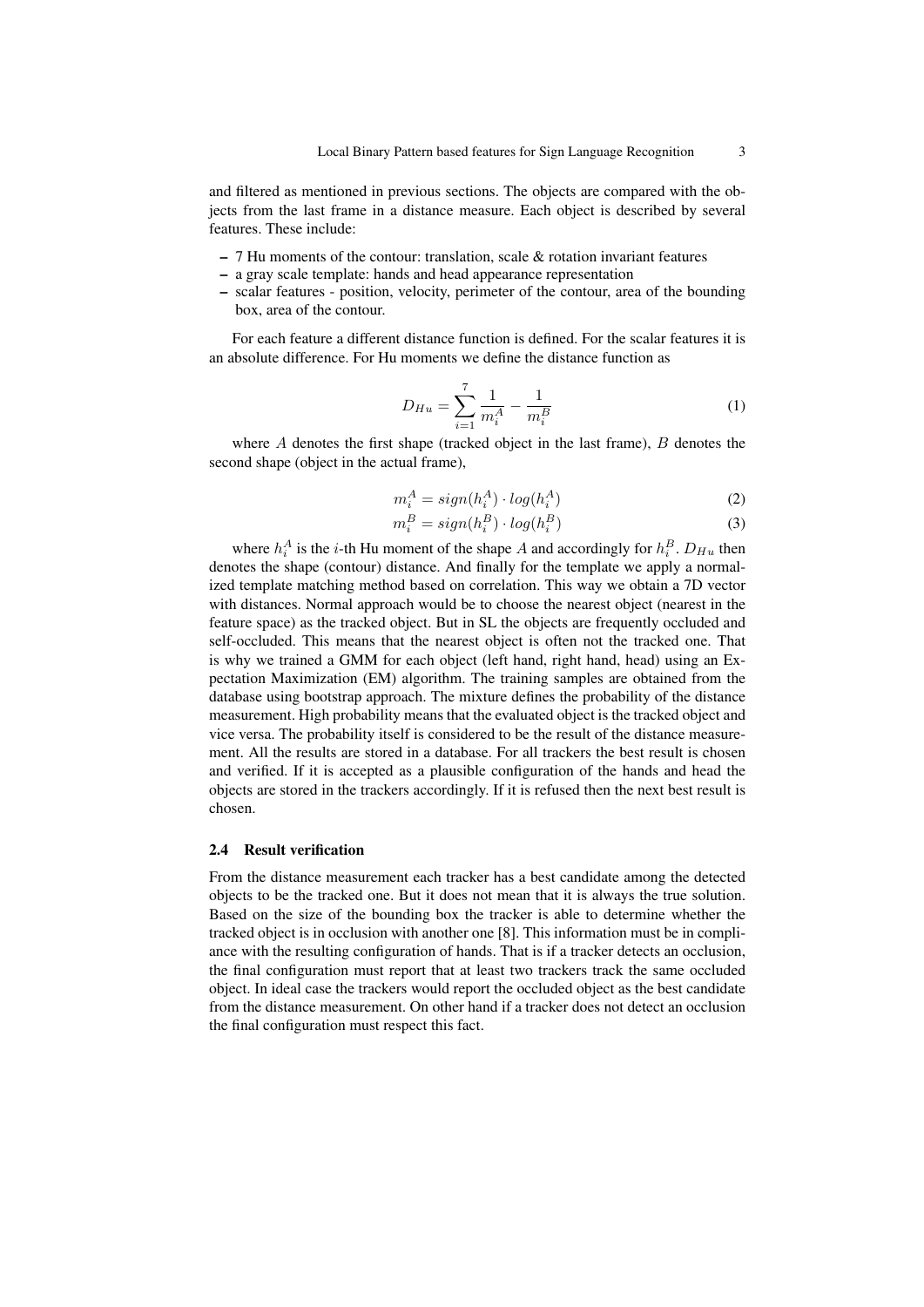# 3 Hand/Head Shape Description

Previous section explained objects localization in a video sequence. This section defines the manual features used for the handshape description and the non-manual features used for the facial shape description.

The handshape description comprises two main steps: hand segmentation and feature computation. Both steps are important for proper and discriminative handshape representation. The output of the first step is either segmented hand image or binary version of segmented hand. Three types of features can be computed on top of the segmented hand image.

- Appearance (e.g. Gabor filter followed by PCA [9])
- Contour (e.g. parametric representation of boundary contour [3],[11])
- Geometric moments (e.g. area size, angle of object major axis [1],[7],[20])

This paper focuses on the appearance features (LBP) described in section 3.2. Their performance is benchmarked againts the geometric moments described in section 3.1. For other feature extraction examples please see survey [17].



Fig. 1. Examples of segmented hands for LBP extraction

The important role of non-manual features has been pointed out in the sign language survey [17]. Several papers then concentrate on a subset of non-manual features. First comprehensive study experimenting with all non-manual features was done in [1]. Their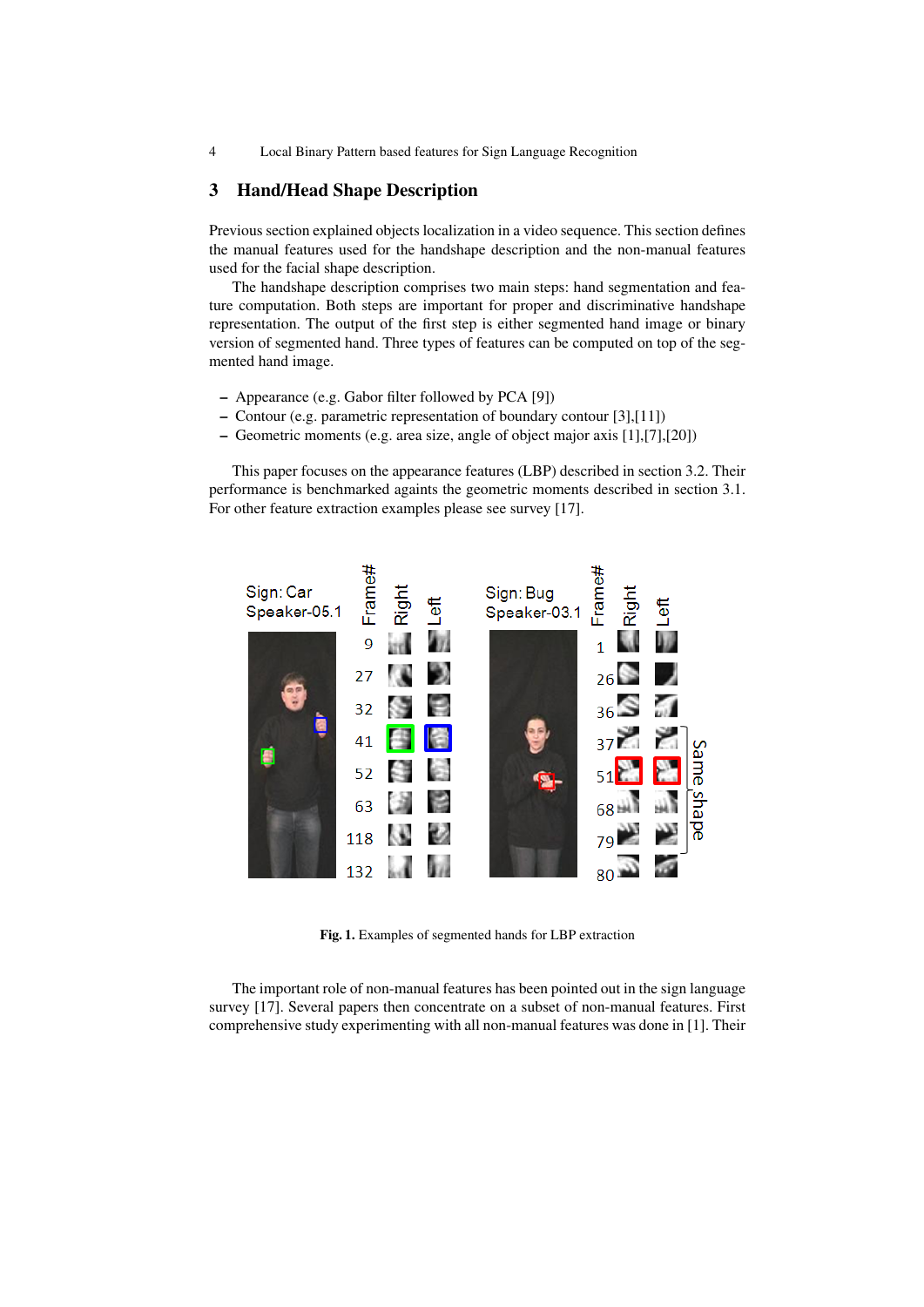system uses active appearance model requiring training for each signer in database. The computed features consist of various distances among facial points (e.g. mouth width and orientation, distance between eyes and eyebrows). The section 3.3 describes facial feature localization system not requiring training on any signers in database.

### 3.1 Manual feature Extraction - Geometric moments

The geometric moments along with other information about the manual component can be derived directly from the tracking process. During the tracking we segment objects representing the hands and the head. We describe the known object with 10 features. It is the position of the center of the object, 7 Hu moments of the contour and the orientation of the object relative to the x-axis. Furthermore we compute the width of the object. This information is used in the post-processing phase to set a metric of the position space as mentioned in Section 4. The features are concatenated into a single vector of size 30. The selected features should describe the manual component of the sign as defined by sign linguists [17]. The position of the objects represent the location and movement of the hands, orientation of the objects describes the hand orientation and the Hu moments correspond to the handshape.

#### 3.2 Manual Feature Extraction - Appearance

Appearance features do not require the hand segmentation to be as perfect (i.e. exact determination of pixels belonging to hand and pixel belonging to background) as when using geometric moments. A simple cropping around the hand center is satisfactory. Figure 1 illustrates the segmented hands. The Local Binary Patterns (LBP) serving for texture representation can be seen as appearance features. Here we want to investigate LBP feature vector, to show its discriminative power for hand shapes classification.

Figure 2 illustrates the forming of the LBP feature vector. Having a segmented hand image an LBP operator (non-parametric kernel) is applied to each pixel in the image. Created LBP image is then divided into sub-blocks. From each sub-block local LBP histogram is computed. Finally histograms are concatenated to form the LBP feature vector. Description of each step follows.

The LBP captures local texture information. We use multi-scale LBP operator with circular neighborhood of two pixel radius size [16] depicted in Figure 2. At given position, LBP is defined as an ordered set of binary comparison among center pixel intensity and surrounding pixels. The LBP contains two types of values - 0 for neighborhood intensities below the center pixel intensity and 1 vice-versa. The LBP is of length 8, therefore 256 possible combinations exist (0,1 are two values  $2^8 = 256$ ). To visualize LBP image each pattern is assigned a decimal label from 0 to 255, thus a gray-scale mapping can be used.

The LBP histogram represents region texture information. Histogram measures the quantity of LBP in the sub-block of the image. Each bin in histogram stands for one LBP label. The regular size of the histogram is 256 bins. A shorter version of histogram exists when only uniform LBP is used. The uniform LBP is a pattern which has maximally two pattern changes among 0 and 1 value (e.g. 00011100). This condition is fulfilled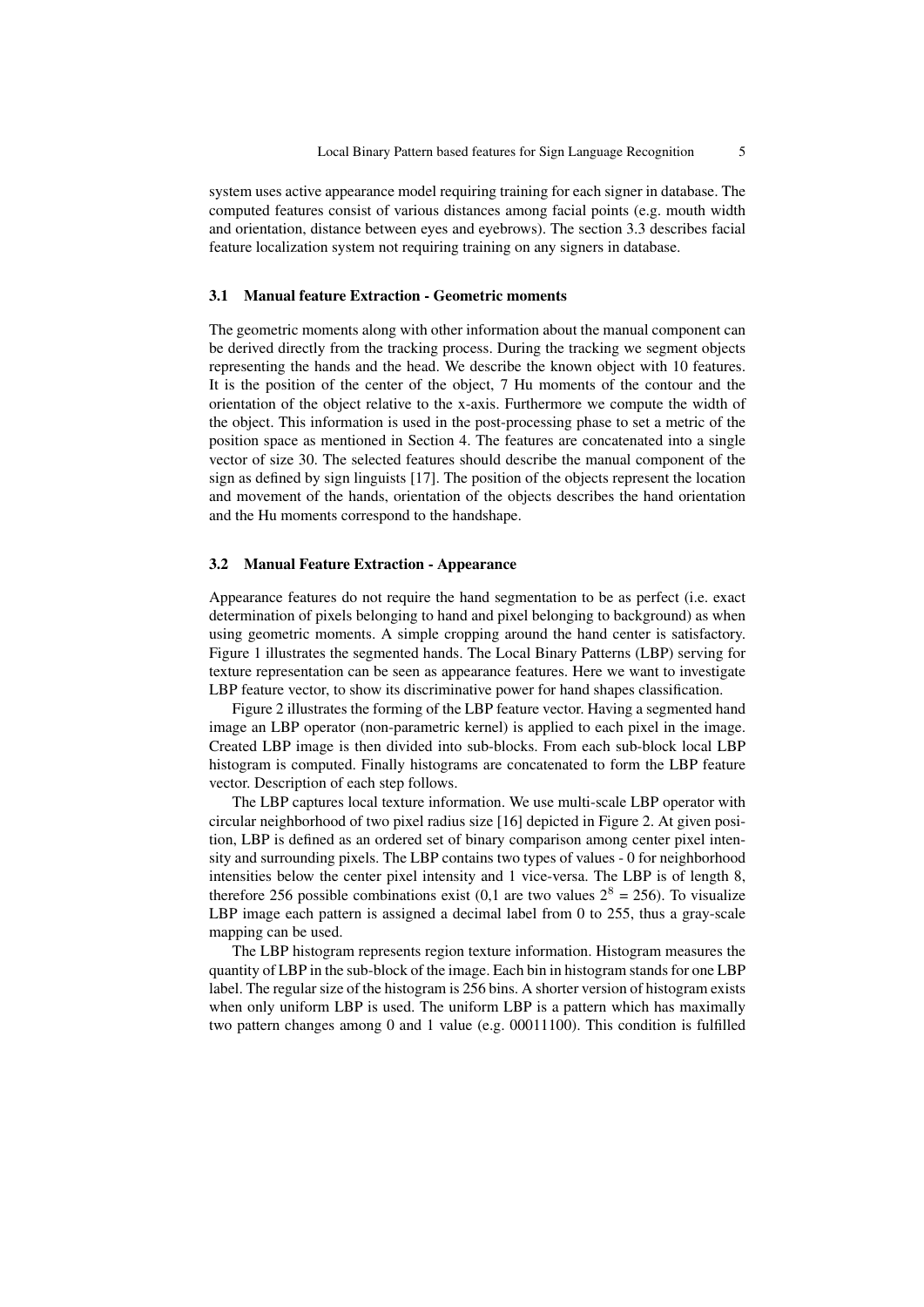

Fig. 2. LBP feature vector forming

with 58 LBPs the rest of them is assigned to an extra bin. Thus the histogram size for uniform LBP has 59bins.

The LBP feature vector captures the global description of a handshape, due to concatenation of local histograms. The concatenation of histogram is up to the user, but it should be the same across all images. The LBP feature vector has huge size. For instance having an image of size 32x32 pixel, size of sub-block 8x8 and uniform LBP results in 944 dimensional feature space. Such size is quite big for recognition via HMM, see Section 4.

One way to reduce the size of the LBP feature vector is to increase the size of sub-blocks over which LBP histogram is computed. Another way is to lower the image resolution. However the size of the image has to be sufficient to capture enough information about the texture so that we are able to distinguish among handshapes.

There are other forms of LBP, for instance multi-scale block LBP or volume LBP. Due to their high dimension we do not investigate them.

# 3.3 Non-Manual Feature extraction

To represent non-manual features (head and body pose, head movement, facial expression, lip movement) system localizing facial landmarks is used. The system combines active shape model (ASM) with landmark detector (LD). The code for ASM is inspired by [14]. To increase robustness of ASM fit a landmark detector inspired by [6] is used.

The localized facial landmarks are used to describe the non-manual features. The pose information is captured by all landmarks (change in relative position among landmarks represent the pose, no extra parameters are computed). The face expression is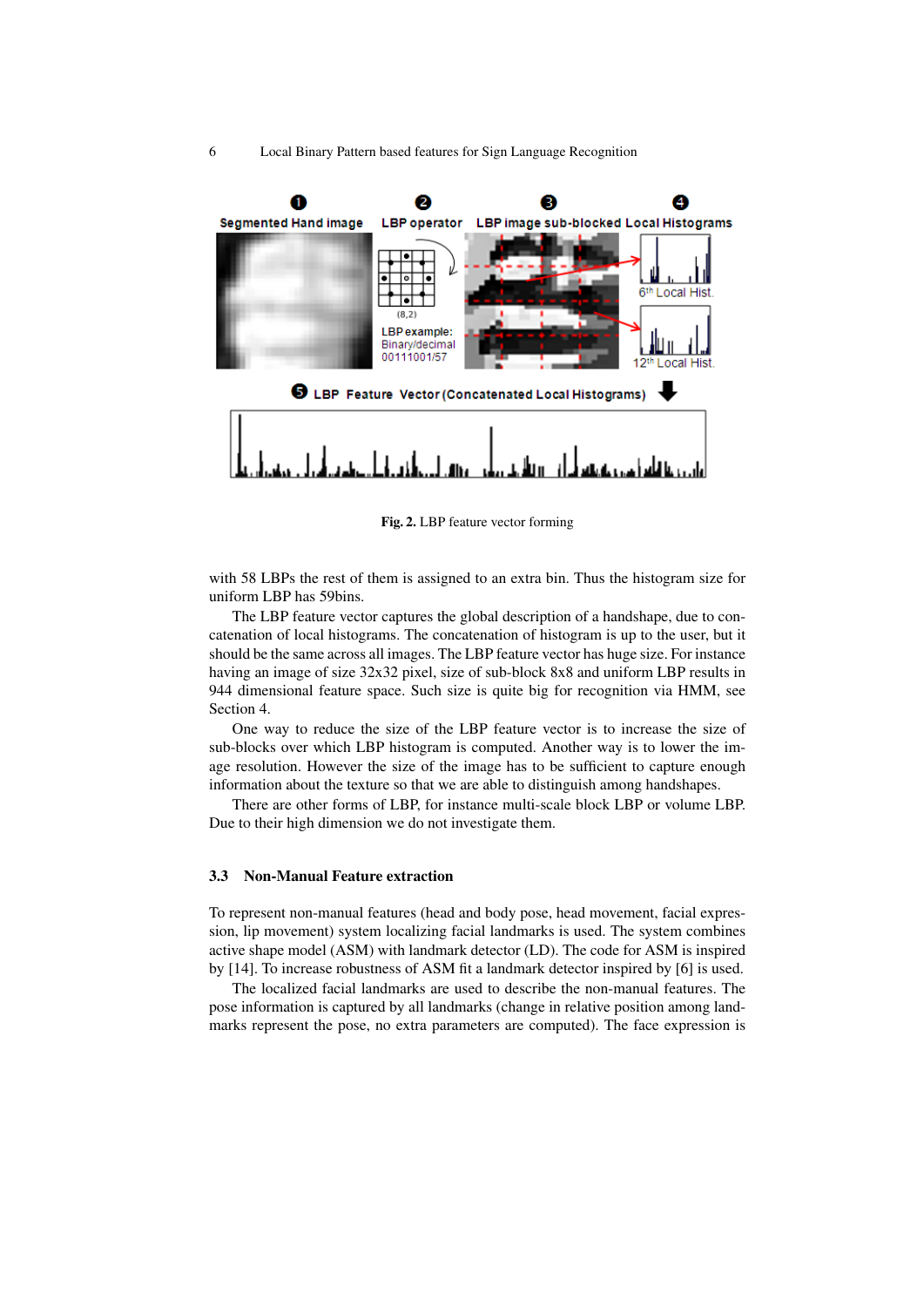captured by eyebrows and lip movement via landmarks on outer lip. Short description of system follows.

The Active Shape Mode is composed from point distribution model (PDM - representing the shape) and local appearance model (LAM - representing the landmark intensities around it). The ASM heavily depends on data introduced during the training phase. As pointed out in [14] more landmarks give you a better fit. To form a PDM model we use manual landmarks annotation for XM2VTS database available at [13]. This database does not contain facial expression. Thus we use CMU database [10] and interpolate the missing landmarks via mean shape generated from XM2VTS. To form a LAM at each landmark CMU database was used. For more details on ASM see [14].

The landmark detector was trained for localization of four landmarks (eyes' centers, nose tip, and a point on the center of upper lip). Training data were extracted from BioID [4] and CMU database [10]. To read more about the landmark detector, reader is directed to [6].



Fig. 3. Active Shape Model combined with Landmark Detector

Figure 3 illustrates the process of model fitting. First the mean shape is placed on the image, then the landmark detector is applied to search four landmarks in close neighborhood around the mean shape. In the second step mean shape is aligned with detected landmarks and each model point is updated based on its LAM. The third steps smooths the shape using the PDM model. In fourth steps the change between previous and actual shape is evaluated. If 80 % of landmarks did not change the model has converged. These four steps are repeated over four image resolutions. The landmark detector is used only at lowest resolution.

# 4 Sign Recognition

While building a sign recognition system following factors must be taken into account: intra/inter-signer variation, pose, lighthing, and occlusion. Each part of the system described in section 2 and 3 reduces these factors.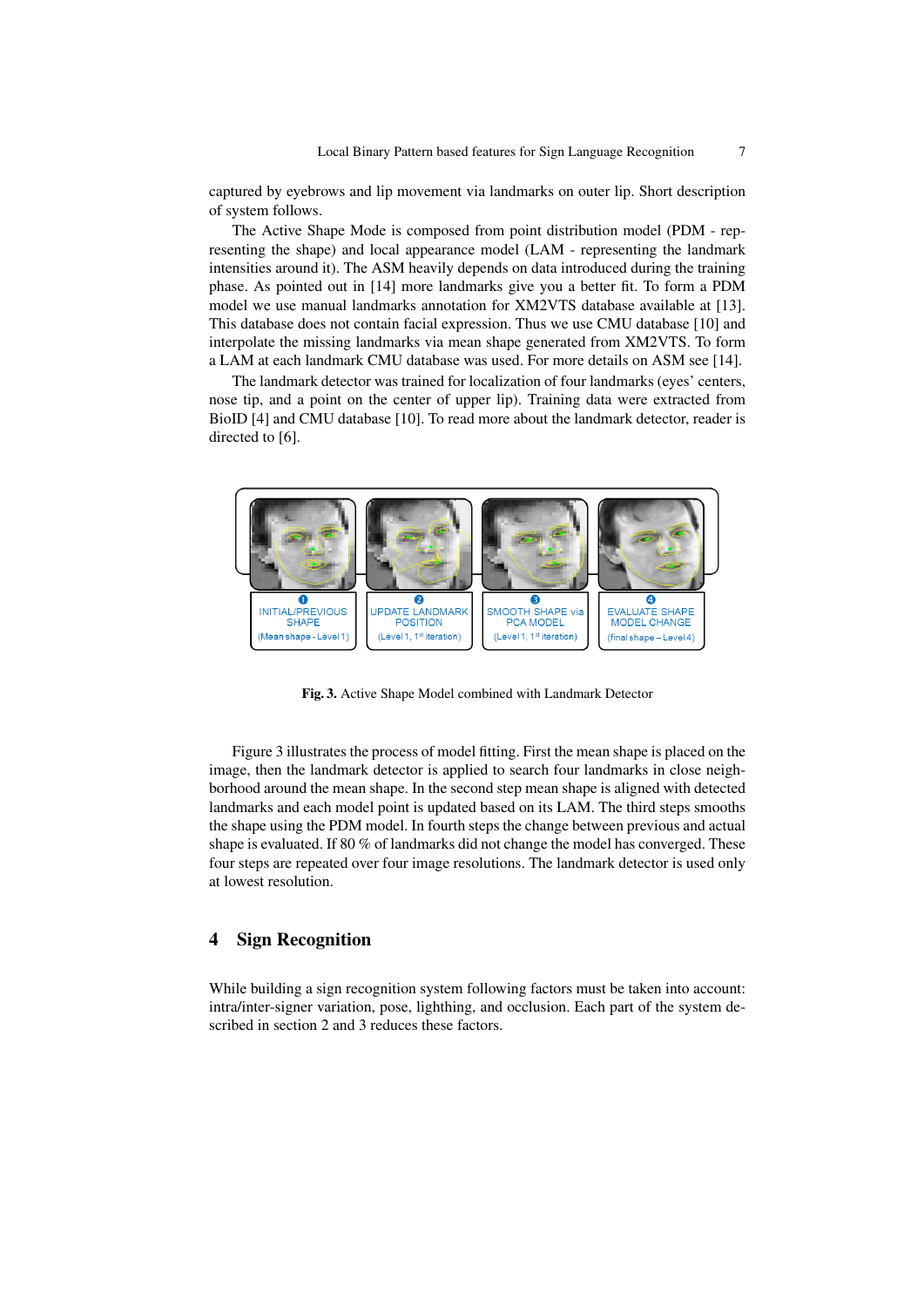The occlusion is handled by the tracker. When occlusion of two hands appears, both hands are represented by same object (example shown in Figure 1). In case of head occlusion the same principle is used.

The variability of the object size (whether a different speaker is captured, various distance to camera or different resolutions) is addressed via normalization to a reference object.When geometric moments are used the head position and width is used as reference. Thus hand coordinates are specified relatively to the head center and moments are normalized by head width. For the manual appearance features the size of ROI around the hand is relative to the head width. The facial features are scaled to have a face width equal to 1.

The lighting independent component are used. The geometric moments are computed on binary image. The only hook is proper skin color segmentation. The LBP features have a capability to reduce the illumination effect since they work with relative brightness levels.

For sign recognition we use a HTK toolkit capable of learning the intra/inter-signer variation. Following the work [18] the left-right Hidden Markov Model (HMM) is used. In every experiment the first and the last state is non-emitting. To perform optimal recognition each feature set requires a different number of HMM states and different number of gaussians in a mixture for state modeling (in experiment denoted as *# of state mixtures*). To obtain the optimal number of these two parameters a brute force test was applied with no initial guess.

When training HMM we have to take into account the dimension of the data versus the number of data available. The problematic part is when GMMs are trained using the EM algorithm. When we have high dimensional data we need more samples to robustly train the GMM.

# 5 Experiments

We have evaluated the performance of sign recognition for isolated signs with respect to features as follows:

- Comparison among individual manual features (Table 2)
- Selection of best non-manual features (Table 3)
- Combination of manual and non-manual features (Table 4)

Table 1 lists all features used for experiments. The experiments were realized for signer-semi-dependent (SSD) and signer-independent(SI) recognition test. Data used for experiments consist of 23 signs performed by 11 signers with 3-6 repetitions, in total 1065 video files. Training data for the SSD test contains 60% of repetitions for each signer and every sign, remaining data is used for testing. Training data for the SI test contains all signs from 60% of signers, testing is done for unseen signers.

At first we tested the performance of individual manual features. The results are shown in Table 2. The LBP features have better performance then geometric moments for SSD and SI tests. The  $LBP_2$  computed over whole segment of hand image increases the SI test by 10% in comparison to LBP computed over segmented hand image. This is caused due to variation in hand center localization. The LBP computed over 4 subblocks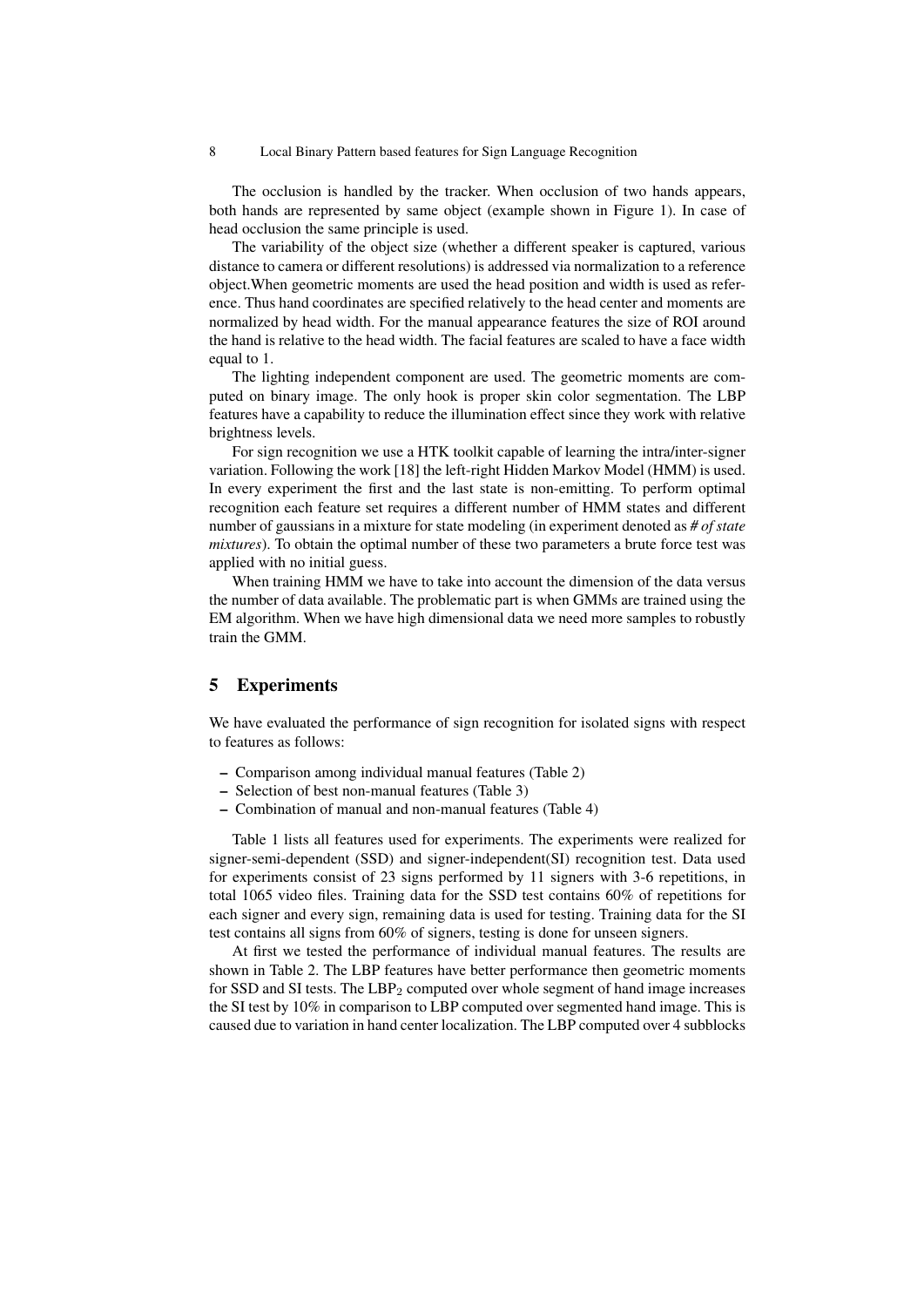Table 1. List of features used for experiments. First part lists the manual features, second part lists the non-manual features, and third part lists their combination. Abbreviation: Dim - dimension of feature vector, LBP - Local Binary pattern, GM - geometric moments, ASM - active shape model, PCA - principal component analysis

| Features Abbreviation Features Description |                                            | Dim |
|--------------------------------------------|--------------------------------------------|-----|
| GМ                                         | Hu moments, location, orientation          | 30  |
| $GM + \Delta GM$                           | GM + delta coefficients between 2 frames   | 60  |
| LBP                                        | Cropped hand 16x16, hist. from 4 subblocks | 472 |
| LBP <sub>2</sub>                           | Cropped hand 16x16, hist. from whole image | 118 |
| $ASM_1$                                    | Inner + outer lip, eyes, eyebrows          | 96  |
| $ASM_2$                                    | Inner + outer lip, eyebrows                | 62  |
| $ASM_3$                                    | Outer lip, eyebrows (best non-manual)      | 48  |
| $ASM_{3,norm}$                             | $ASM_3$ centered by head in first frame    | 48  |
| $\Delta ASM_3$                             | Delta coefficients between 2 frames        | 48  |
| $ASM_3 + \Delta ASM_3$                     | $ASM_3$ + its delta coefficients           | 96  |
| $ASM_4$                                    | Outer lip                                  | 24  |
| $ASM_5$                                    | Inner lip                                  | 14  |
| $ASM_{6}$                                  | Eyebrow                                    | 24  |
| $GM + LBP_2$                               | Manual-geometric + Manual-appearance       | 148 |
| $GM + ASM_3$                               | Manual-geometric + best non-manual         | 84  |
| $LBP_2 + ASM_3$                            | Manual-appearance + best non-manual        | 166 |
| $Comb-1$                                   | $GM + LBP_2 + ASM_3$                       | 196 |
| $Comb-2$                                   | $GM + LBP_2 + ASM_3 + \Delta GM$           | 226 |
| $Comb - 2_{PCA}$                           | $(GM + LBP_2 + ASM_3 + \Delta GM)_{PCA}$   | 40  |

Table 2. Recognition rate for individual manual features.

| Features         | # of HMM states/ Signer-Semi # of HMM states/<br># of state mixtures Dependent # of state mixture Independent |        |       | Signer |
|------------------|---------------------------------------------------------------------------------------------------------------|--------|-------|--------|
| GM               | 9/10                                                                                                          | 83.09% | 10/10 | 27.90% |
| $GM + \Delta GM$ | 9/30                                                                                                          | 87.58% |       |        |
| LBP              | 6/10                                                                                                          | 94.36% | 6/10  | 58.18% |
| $LBP_2$          | 8/10                                                                                                          | 94.61% | 5/10  | 68.42% |

is more sensitive to proper hand localization. Even slight shift of hand center causes the same shape look differently, especially for unseen signer.

In the next set of experiments we search for the best set of the non-manual features. All experiments were done for SSD test only, see Table 3. We have omitted the SI test since the non-manual features alone do not have the capability to differentiate all signs [1]. The best results were obtained for  $ASM<sub>3</sub>$  (outer lip contour, eyebrows). We thus experiment with the best set of non-manual features. First we normalize head location in scene (as reference point the head center in the first image was used). The normalization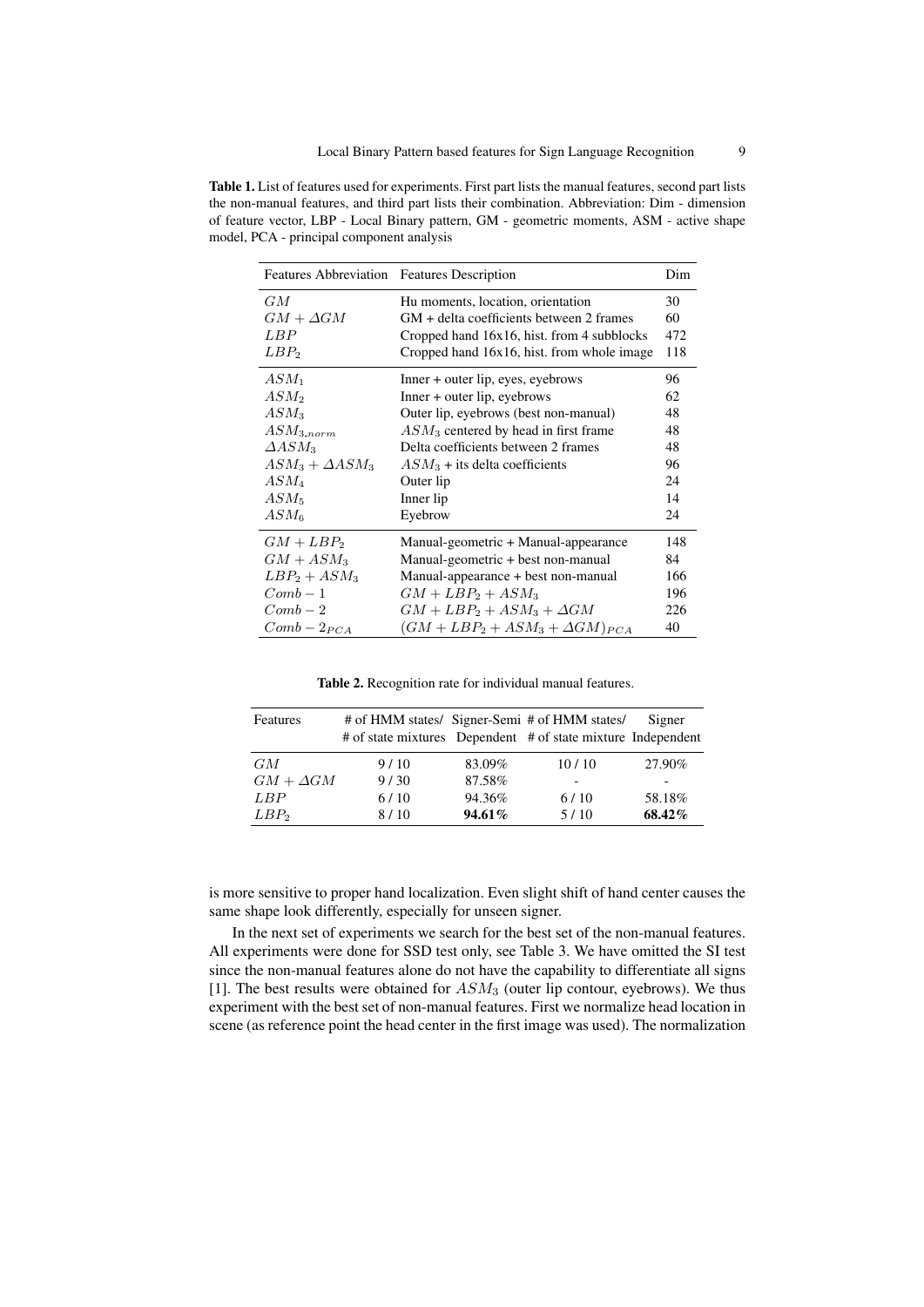| Features               | # of HMM states/<br># of state mixtures | Signer-Semi<br>Dependent |
|------------------------|-----------------------------------------|--------------------------|
| $ASM_1$                | 8/20                                    | 41.94%                   |
| $ASM_2$                | 8/20                                    | 41.94%                   |
| $ASM_3$                | 8/20                                    | 43.75%                   |
| $ASM_3$                | 7/40                                    | 48.99%                   |
| $ASM_{3,norm}$         | 10/30                                   | 31.85%                   |
| $\Delta ASM_3$         | 9/20                                    | 30.85%                   |
| $ASM_3 + \Delta ASM_3$ | 9/30                                    | 51.01%                   |
| $ASM_{4}$              | 8/20                                    | 35.89%                   |
| $ASM_5$                | 8/20                                    | 33.47%                   |
| $ASM_6$                | 8/20                                    | 41.33%                   |

Table 3. Recognition rate for individual non-manual features.

reduces the recognition by 17%. Then we computed delta coefficients (computed as a difference in the signal along the time axis). The results indicate that delta coefficients improve the recognition rate, but alone they give lower results.

| Features         | # of state mix. |        | # of HMM states/ Signer-Semi # of HMM states/<br>Dependent # of state mix. Independent | Signer |
|------------------|-----------------|--------|----------------------------------------------------------------------------------------|--------|
| $GM + LBP_2$     | 8/20            | 92.72% | 5/10                                                                                   | 57.54% |
| $GM + ASM_3$     | 8/40            | 83.09% |                                                                                        |        |
| $LBP_2 + ASM_3$  | 9/10            | 92.89% | 9/30                                                                                   | 20.10% |
| $Comb-1$         | 9/10            | 90.69% |                                                                                        |        |
| $Comb - 2$       | 10/5            | 91.67% | 10/10                                                                                  | 35.17% |
| $(Comb-2)_{PCA}$ | 10/5            | 99.75% | 9/10                                                                                   | 37.93% |

Table 4. Recognition rate for combined features.

The last set of experiments investigates the combination of individual features. For the SSD test the combination  $comb - 2$  successfully recognizes all realizations of signs except one. However for the SI test the recognition significantly dropped. The best performance for SI test was obtained with  $LBP_2$  (individual manual features). Also the combination with non-manual features results in lower recognition rate. The reason might be in HMM recognizer (high dimension of the combined feature vector versus the small number of samples in training data).

### 6 Conclusion

The experiment results showed that feature representing hand shape via appearance are more discriminative than geometric moment containing information about the trajectory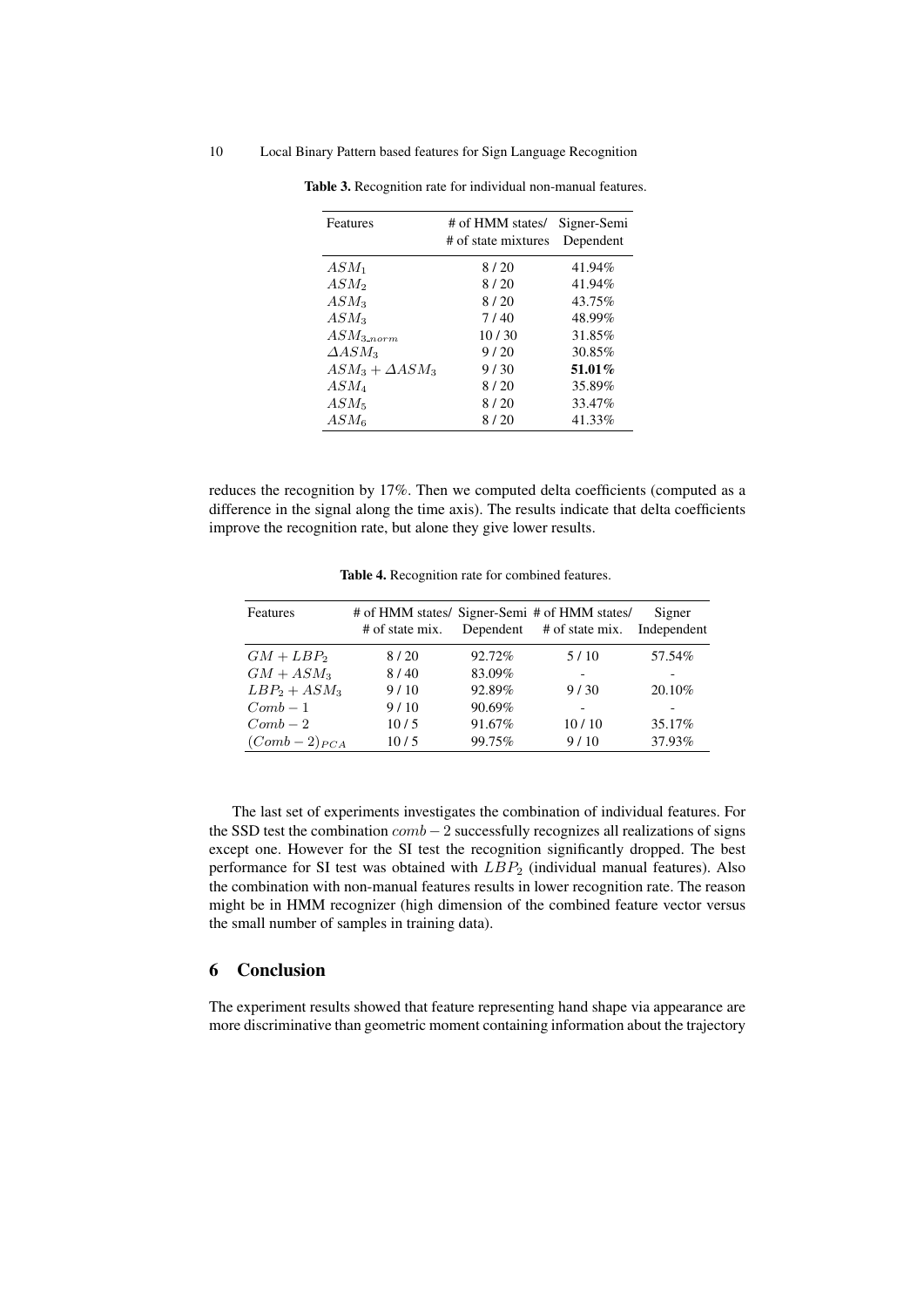and parametric representation of hand (orientation, area size, etc.). On the other hand the appearance of the hand is strongly dependent on the position and orientation relative to the camera. To reduce the effect of different point of view the camera placement should be front looking.

Using the non-manual features more than half of the signs were recognized correctly. Anyway these results depend on the type of signs in database. Having a large set of data might lead to lower recognition rate. The main message of our experiments with non-manual features is that eyebrows and outer lip contour are discriminative enough to capture the difference among the signs. The future plan in short period time is benchmarking of our non-manual features versus the one described in [1].

The combination of features  $comb - 2$  has for the SSD test the best recognition rate among all experiments. This information is valuable when we want to recognize a database with low number of known signers (for example in a dictionary). The SI test achieved relatively low recognition rate. This can be due to relatively high dimension of the data versus small number of samples.

In future we intent to use the LBP features for sign sub-unit recognition. The subunits can be used directly for sign recognition or can be used for other purposes like automatic sign annotation (from linguistic point of view). Another interesting task is to use the sub-units to represent the sign in a symbolic notation like hamnosys. The notation can be then used for sign searching with sign dictionary applications [5] or as an input for hamnosys driven signing avatar [12]. The most challenging will be the definition of these sub-units.

# 7 Acknowledgments

This research was supported by the Technology Agency of the Czech Republic, project No. TA01011264, by the Ministry of Education of the Czech Republic, project No. ME08106, by the grant of the University of West Bohemia, project No. SGS-2010-054 and by the Grant Agency of Academy of Sciences of the Czech Republic, project No. 1ET101470416.

# References

- 1. Agris, U. von, Knorr, M., Kraiss, K.-F.: The significance of facial features for automatic sign language recognition, *The 8th IEEE International Conference on Automatic Face & Gesture Recognition* pp. 1-6, (2008).
- 2. Aran, O., Ari, I., Benoit, A., Carrillo, A. H.., Fanard, F. X., Campr, P., Akarun, L., Caplier, A., Rombaut, M., Sankur, B.: Sign Language Tutoring Tool. *eNTERFACE 2006, The Summer Workshop on Multimodal Interfaces, Istanbul, Turkey, p. 23-33, HAL - CCSD*, (2006).
- 3. Bader, T., Rfipple, R., Beyerer, J.: Fast Invariant Contour-Based Classification of Hand Symbols for HCI, *The 13th international Conference on Computer Analysis of Images and Patterns*, vol. 5702, pp 689 - 696. (2009).
- 4. http://www.bioid.com/support/downloads/software/bioid-face-database.html
- 5. Campr P., Hrúz M., Langer J., Kanis J., Železný M., Müller L., Towards Czech on-line sign language dictionary - technological overview and data collection, *LREC 2010, 7th international conference on language resources and evaluation; 4th workshop on the representation and processing of sign languages: corpora and sign language technologies*, pp. 41-44, (2010)